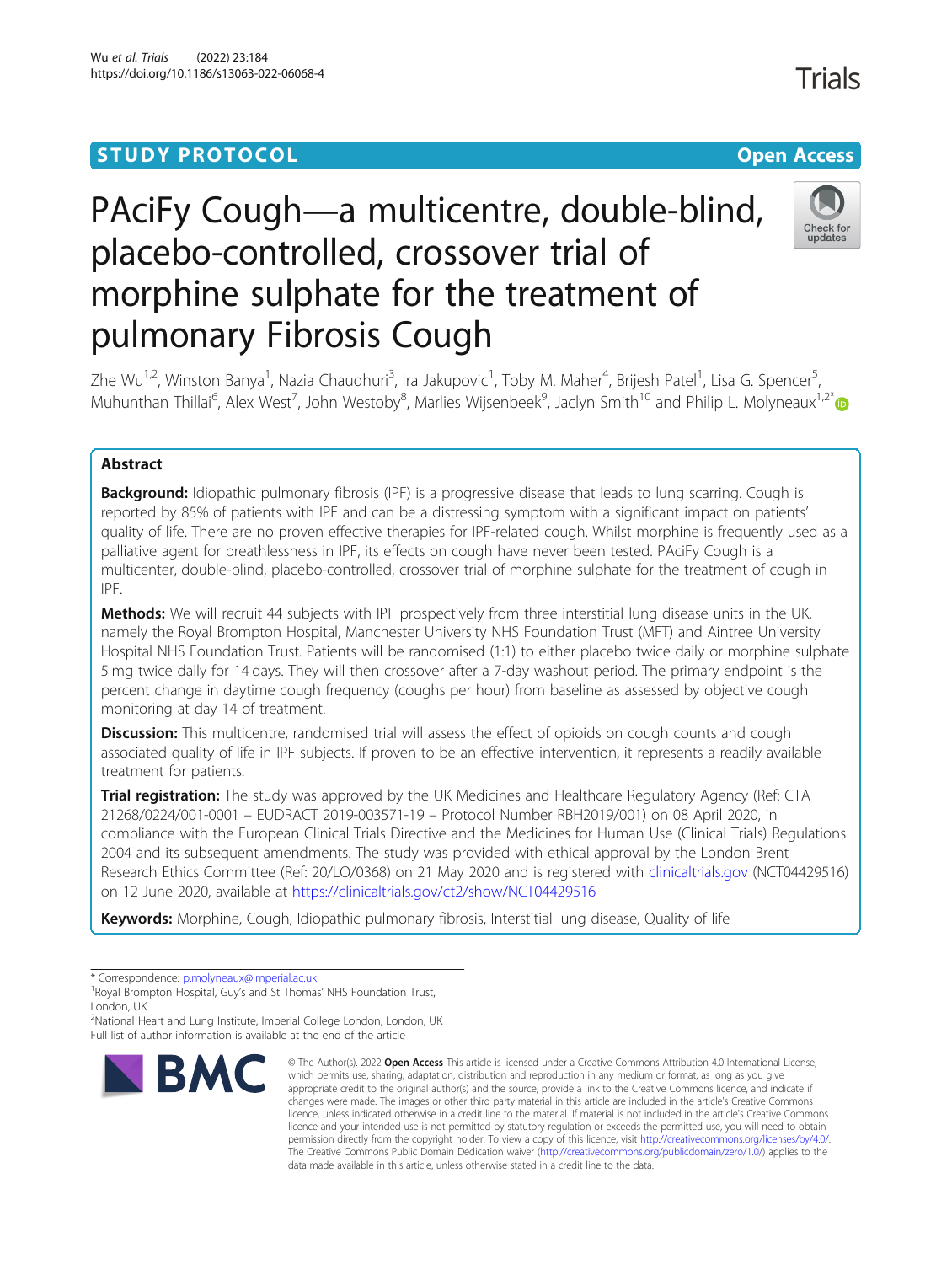## Administrative information

Note: the numbers in curly brackets in this protocol refer to SPIRIT checklist item numbers. The order of the items has been modified to group similar items (see [http://www.equator-network.org/reporting-guidelines/](http://www.equator-network.org/reporting-guidelines/spirit-2013-statement-defining-standard-protocol-items-for-clinical-trials/) [spirit-2013-statement-defining-standard-protocol-items](http://www.equator-network.org/reporting-guidelines/spirit-2013-statement-defining-standard-protocol-items-for-clinical-trials/)[for-clinical-trials/](http://www.equator-network.org/reporting-guidelines/spirit-2013-statement-defining-standard-protocol-items-for-clinical-trials/)).

| Title $\{1\}$                                                 | PAciFy Cough - A multicentre,<br>double blind, placebo controlled,<br>crossover trial of morphine sulfate<br>for the treatment of PulmonAry<br>Fibrosis Cough                                                                                                                                                                                                                                                                                                                                                                                                                                                                                                                                                                                                                                                                                                                                                                                                                                                                                                                                                                                                                                                                                                                                                                                                                                                                                   |
|---------------------------------------------------------------|-------------------------------------------------------------------------------------------------------------------------------------------------------------------------------------------------------------------------------------------------------------------------------------------------------------------------------------------------------------------------------------------------------------------------------------------------------------------------------------------------------------------------------------------------------------------------------------------------------------------------------------------------------------------------------------------------------------------------------------------------------------------------------------------------------------------------------------------------------------------------------------------------------------------------------------------------------------------------------------------------------------------------------------------------------------------------------------------------------------------------------------------------------------------------------------------------------------------------------------------------------------------------------------------------------------------------------------------------------------------------------------------------------------------------------------------------|
| Trial registration {2a and 2b}.                               | EudraCT number: 2019-003571-19                                                                                                                                                                                                                                                                                                                                                                                                                                                                                                                                                                                                                                                                                                                                                                                                                                                                                                                                                                                                                                                                                                                                                                                                                                                                                                                                                                                                                  |
| Protocol version {3}                                          | 8 <sup>th</sup> March 2021, version 4.1                                                                                                                                                                                                                                                                                                                                                                                                                                                                                                                                                                                                                                                                                                                                                                                                                                                                                                                                                                                                                                                                                                                                                                                                                                                                                                                                                                                                         |
| Funding {4}                                                   | This study is fully funded by the<br>Moulton Charitable Foundation.                                                                                                                                                                                                                                                                                                                                                                                                                                                                                                                                                                                                                                                                                                                                                                                                                                                                                                                                                                                                                                                                                                                                                                                                                                                                                                                                                                             |
| Author details {5a}                                           | Zhe Wu - Royal Brompton Hospital,<br>Guy's and St Thomas' NHS Foundation<br>Trust; National Heart and Lung Institute,<br>Imperial College London<br>Winston Banya – Royal Brompton<br>Hospital, Guy's and St Thomas' NHS<br><b>Foundation Trust</b><br>Nazia Chaudhuri - Manchester<br>University NHS Foundation Trust<br>Ira Jakupovic - Royal Brompton and<br>Harefield Hospitals, Guy's and St<br>Thomas' NHS Foundation Trust<br>Toby M Maher - Keck School of<br>Medicine, University of Southern<br>California<br>Brijesh Patel – Royal Brompton Hospital,<br>Guy's and St Thomas' NHS Foundation<br>Trust<br>Lisa Spencer - Liverpool Interstitial<br>Lung Disease Service, Aintree University<br>Hospital, Liverpool University Hospitals<br>NHS Foundation Trust<br>Muhunthan Thillai - Royal Papworth<br>Hospital; Department of Medicine,<br>University of Cambridge<br>Alex West - Guy's and St Thomas' NHS<br><b>Foundation Trust</b><br>John Westoby - lay member<br>Marlies Wijsenbeek - Centre for<br>Interstitial Lung Disease and<br>Sarcoidosis, Erasmus University Medical<br>Centre Rotterdam<br>Jaclyn Smith - Division of Infection,<br>Immunity and Respiratory Medicine,<br>Manchester Academic Health Science<br>Centre, University of Manchester<br>Philip L Molyneaux - National Heart and<br>Lung Institute, Imperial College<br>London & Royal Brompton Hospital,<br>Guy's and St Thomas' NHS Foundation<br>Trust |
| Name and contact<br>information for the trial<br>sponsor {5b} | Royal Brompton and Harefield Hospitals<br>(RBHH)<br>Ira Jakupovic, Research Governance and<br>Regulatory Compliance Manager<br>Guy's and St Thomas' NHS Foundation<br>Trust (GSTFT)<br>Royal Brompton and Harefield Hospitals<br>(RBHH)                                                                                                                                                                                                                                                                                                                                                                                                                                                                                                                                                                                                                                                                                                                                                                                                                                                                                                                                                                                                                                                                                                                                                                                                         |

## Administrative information (Continued)

| Title $\{1\}$        | PAciFy Cough - A multicentre,<br>double blind, placebo controlled,<br>crossover trial of morphine sulfate<br>for the treatment of PulmonAry<br><b>Fibrosis Cough</b>                                                                                                                                                                                                                                                                                                                                                                                                                                                                                                                                                                                                                              |
|----------------------|---------------------------------------------------------------------------------------------------------------------------------------------------------------------------------------------------------------------------------------------------------------------------------------------------------------------------------------------------------------------------------------------------------------------------------------------------------------------------------------------------------------------------------------------------------------------------------------------------------------------------------------------------------------------------------------------------------------------------------------------------------------------------------------------------|
|                      | Research Office, Chelsea Wing, Level 2,<br>Sydney Street, London, SW3 6NP                                                                                                                                                                                                                                                                                                                                                                                                                                                                                                                                                                                                                                                                                                                         |
| Role of sponsor {5c} | The study sponsor has overseen the<br>design of the study and will have<br>oversight of the trial. The sponsor has<br>ensured that the trial protocol, Patient<br>Information Sheet (PIS), Informed<br>Consent Form (ICF), GP letter and<br>submitted supporting documents have<br>been approved by the MHRA and a<br>main Research Ethics Committee (REC),<br>prior to any patient recruitment taking<br>place. This study will be conducted in<br>compliance with the protocol approved<br>by the REC and according to GCP<br>standards and UK Clinical Trials<br>Regulation.<br>Data ownership rights will lie with the<br>institution. Our expectation is that after<br>data analysis, information from this<br>study will be widely disseminated in<br>the medical and scientific community. |

# Introduction

# Background and rationale {6a}

Idiopathic pulmonary fibrosis (IPF) is a chronic, progressive, fibrotic lung disease of unknown cause [\[1](#page-9-0)]. It is irreversible and responsible for 1 in every 100 deaths each year in the UK. Despite the recent approval of two antifibrotic therapies the 5-year survival rate remains 25%, far worse than many common cancers [\[2](#page-9-0)]. Whilst current therapies and those in development are understandably targeted at slowing the relentless progression of the disease, none attempt to alleviate any of the significant symptoms suffered by patients with IPF [[3\]](#page-9-0). The most common symptoms reported by patients are fatigue (95%), dyspnoea (88%) and cough (85%) [\[4](#page-9-0)]. Cough can be a distressing symptom with significant physical, social and psychological consequences, and has been shown to predict disease progression [[5\]](#page-9-0). The majority of patients with IPF report cough at some point during their disease  $[6]$  $[6]$  $[6]$ , and it has been associated with a marked impairment in quality of life [\[7](#page-9-0), [8](#page-9-0)].

The pathogenesis of cough in IPF is poorly understood. Patients with IPF have been shown to have a more sensitive cough reflex compared to healthy controls—both in response to inhaled challenge agents and to mechanical stimuli [\[9](#page-10-0)]. There is also a suggestion that genetic polymorphisms which contribute to the risk of developing IPF may also be implicated in IPF-related cough [[10](#page-10-0)]. The lack of pathogenic clarity has limited the therapeutic options available to patients and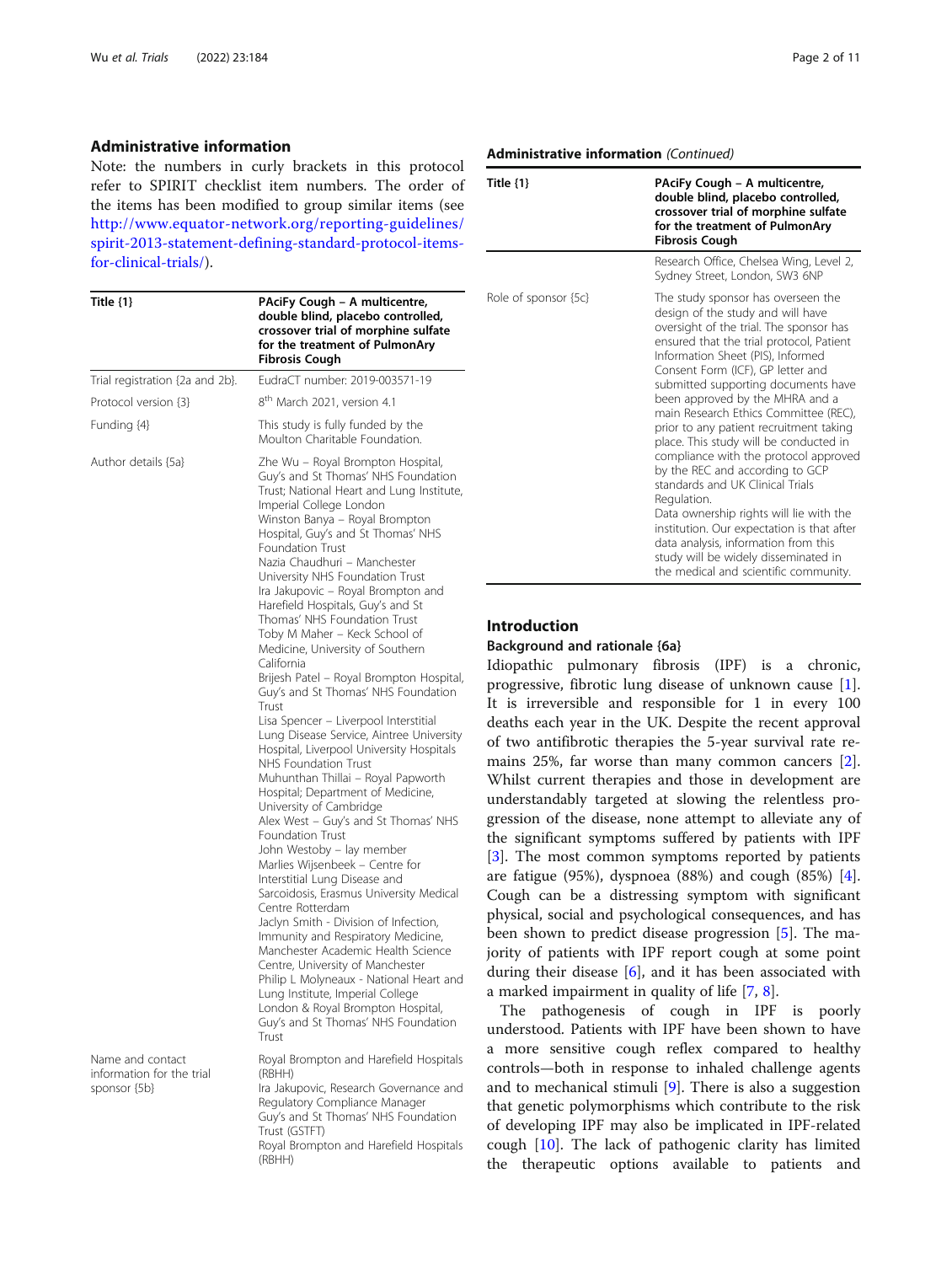clinicians, and cough in IPF remains one of the most challenging symptoms to address. Thalidomide has been shown to be beneficial in a randomised control trial; however, its side effects profile renders it practically useless as only 20% of patients are able to tolerate it [\[11](#page-10-0)]. Pirfenidone, one of the novel antifibrotic agents, has shown some promise in a recent trial [[12\]](#page-10-0) as has a nebulised form of sodium cromoglicate [\[13\]](#page-10-0). The reduction in objective cough frequency demonstrated by the currently available drugs to treat cough in IPF is in the order of 30%. However, this reduction has not consistently been associated with patient reports of improvements in coughing, questioning the clinical benefit afforded. There is therefore a clear unmet need to help reduce cough and improve the quality of life for patients with IPF.

Opiates have long been advocated for the suppression of cough [[14\]](#page-10-0). Morphine is thought to depress the cough reflex, acting directly on the neural pathways in the brain. Antitussive effects occur with doses lower than those usually required for analgesia. In patients with refractory chronic cough, 5–10 mg of controlled-release morphine sulphate every 12 h has been shown to cause significant suppression of cough, reducing objective cough frequency by over 70% compared to placebo in clinical responders [\[14](#page-10-0)]. Whilst morphine is frequently used as a palliative agent for dyspnoea in IPF, its effects on cough have never been tested [\[15](#page-10-0)].

The only randomised control trial evaluating opioids in chronic cough was conducted by Morice and colleagues [[14](#page-10-0)] in 27 patients, where a starting dose of 5 mg twice daily slow-release morphine (MST) was shown to be effective in reducing diary recorded cough scores. The study ran an open-label extension period, allowing patients to increase the dose of MST to 10 mg twice daily according to patient choice. Interestingly, there was no significant difference in cough severity or Leicester Cough Questionnaire (LCQ) score between those that took 5 mg and 10 mg twice daily. Furthermore, despite the side effects of constipation and drowsiness, all patients completed the study. This highlights the tolerability of low-dose MST.

A large longitudinal cohort study in Sweden with over 1600 oxygen-dependent ILD patients revealed that opiates were used in 15% of patients and was not associated with either increased mortality or hospitalisation [\[16](#page-10-0)]. This was true for both low and high dose (equivalent of 30 mg daily oral morphine or higher) therapy. This study confirms the safety of opioids in ILD patients, even in those who have more severe disease.

We present the protocol of a multi-centre, randomised, double-blind, placebo-controlled, crossover trial investigating the effect of low-dose morphine on cough in patients with IPF. If this study shows a favourable outcome of morphine as a treatment for IPF-related cough, this could be rapidly translatable into routine clinical practice. The data generated would also provide the information needed to plan future studies, to explore optimal dosing as well as adjunctive antitussive therapies in IPF.

## Objectives {7}

The primary objective of this study is to establish whether, compared with placebo, low-dose (5 mg twice daily) controlled release morphine sulphate (MST) will reduce the number of coughs recorded during a 24-h period in patients with IPF at 14 days of treatment.

The secondary objectives include:

- Evaluating the within subject differences in selfreported (LCQ, cough VAS) and objective cough frequency with morphine compared to placebo;
- Assessing the changes in response to morphine therapy on health-related quality of life, anxiety and dyspnoea with a range of quality of life questionnaires (L-IPF, HADS, K-BILD, D12)
- Assessing the relationship between physical activity (as measured by step counts every 15 min via a Fitbit device) and objective cough counts;
- Evaluating a range of exploratory blood biomarkers for cough and response to morphine.

## Trial design {8}

The PAciFy Cough study is a UK, multicentre, randomised, double-blind, placebo-controlled, two-way crossover trial of controlled release morphine sulphate (MST) in subjects with idiopathic pulmonary fibrosis (IPF). Patients will be randomised (1:1) to either placebo twice daily or MST 5 mg twice daily for 14 days. Patients will then crossover after a 7-day washout period. Those that were randomised to placebo will be given MST 5 mg twice daily and those that were randomised to MST will take placebo for 14 days. The study design is outlined in Fig. [1](#page-3-0).

# Methods: participants, interventions and outcomes

## Study setting {9}

PAciFy Cough will recruit 44 subjects with IPF prospectively from three interstitial lung disease units in the UK, namely the Royal Brompton Hospital, Manchester University NHS Foundation Trust (MFT) and Aintree University Hospital NHS Foundation Trust.

## Eligibility criteria {10}

The inclusion criteria are: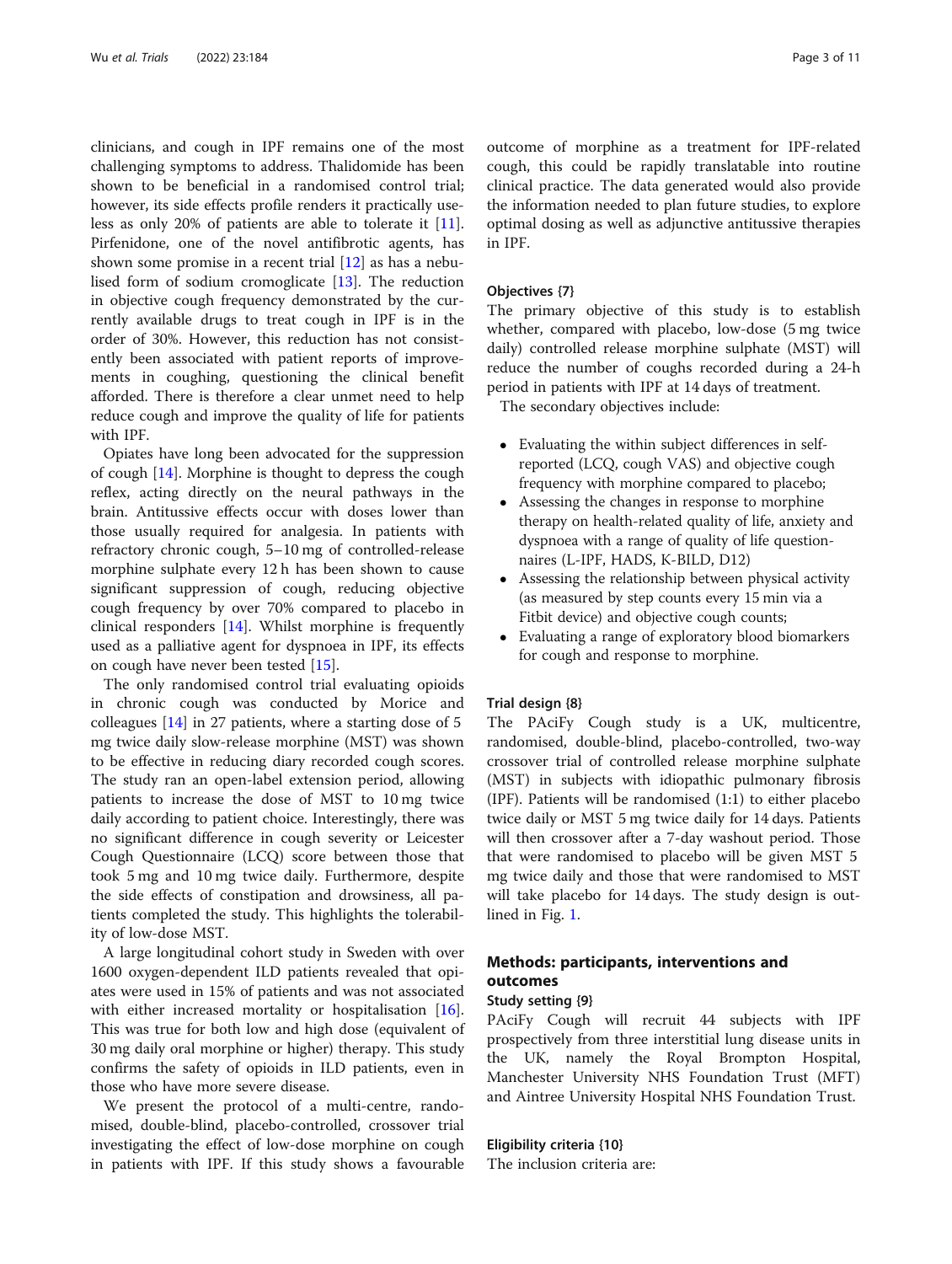<span id="page-3-0"></span>

- Self-reported cough ( $> 8$  weeks) with cough VAS  $\ge$ 30/100
- A diagnosis of IPF within 5 years prior to the screening visit, as per applicable ATS/ERS/JRS/ ALAT guidelines, in line with hospital records
- Male or Female between the age of 40 and 90 years
- Male participants: a male participant must agree to use contraception as detailed in Appendix 2 of the protocol during the study and for at least 90 days after the follow-up visit, and refrain from donating sperm during this period
- Female participants: A female participant is eligible to participate if she is not pregnant, not breastfeeding, and not a woman of childbearing potential (WOCBP) as defined in Appendix 2 of the protocol
- Meeting all of the following criteria during the screening period:  $FVC \geq 45\%$  predicted of normal, forced expiratory volume in 1 s (FEV1)/FVC  $\geq$  0.7, DLCO corrected for  $Hb \geq 30\%$  predicted of normal. Lung function performed within 12 months of screening is acceptable
- The extent of fibrotic changes is greater than the extent of emphysema on the most recent HRCT scan (investigator determined within 24 months of the study screening visit)
- Able to provide written informed consent

Patients will be excluded if any of the following are met:

 Treatment with immunosuppressive therapy or antibiotics within last 4 weeks of screening visit. A stable dose of corticosteroids equivalent to prednisolone of 10 mg per day or less, if used for an indication other than pulmonary disease will be permitted

- Current smoker
- History of alcohol and drug(s) addiction<br>• Acute IPE exacerbation within 6 months
- Acute IPF exacerbation within 6 months prior to screening and/or during the screening period
- Concurrent use of pirfenidone or nintedanib, unless receiving a stable dose for at least 8 weeks prior to screening
- Use of ACE inhibitors
- Patients with co-existent conditions known to be associated with the development of fibrotic lung disease. This includes connective tissue disease, suspected drug-induced lung disease, asbestosis or other asbestos-related disease (pleural plaques, mesothelioma) and granulomatous disease including sarcoidosis. Patients with an autoimmune profile considered diagnostic for a specific connective tissue disease will be excluded, even in the absence of systemic symptoms. Nonspecific rises in auto antibodies, e.g. rheumatoid factor, anti-nuclear antibody, etc., will not be used to exclude individuals from the study
- Significant other organ co-morbidity including hepatic or renal impairment and pulmonary hypertension (investigator determined)
- Significant coronary artery disease (myocardial infarction within 6 months or ongoing unstable angina within 4 weeks of screening visit) or congestive cardiac failure based on clinical examination
- Patients at significant risk for side effects, intolerance or allergy to morphine
- Pregnant patients, or women of child-bearing potential, not using a reliable contraceptive method. A urine pregnancy test will be performed in females of child-bearing potential at the initial study visit
- Predicted life expectancy < 6 months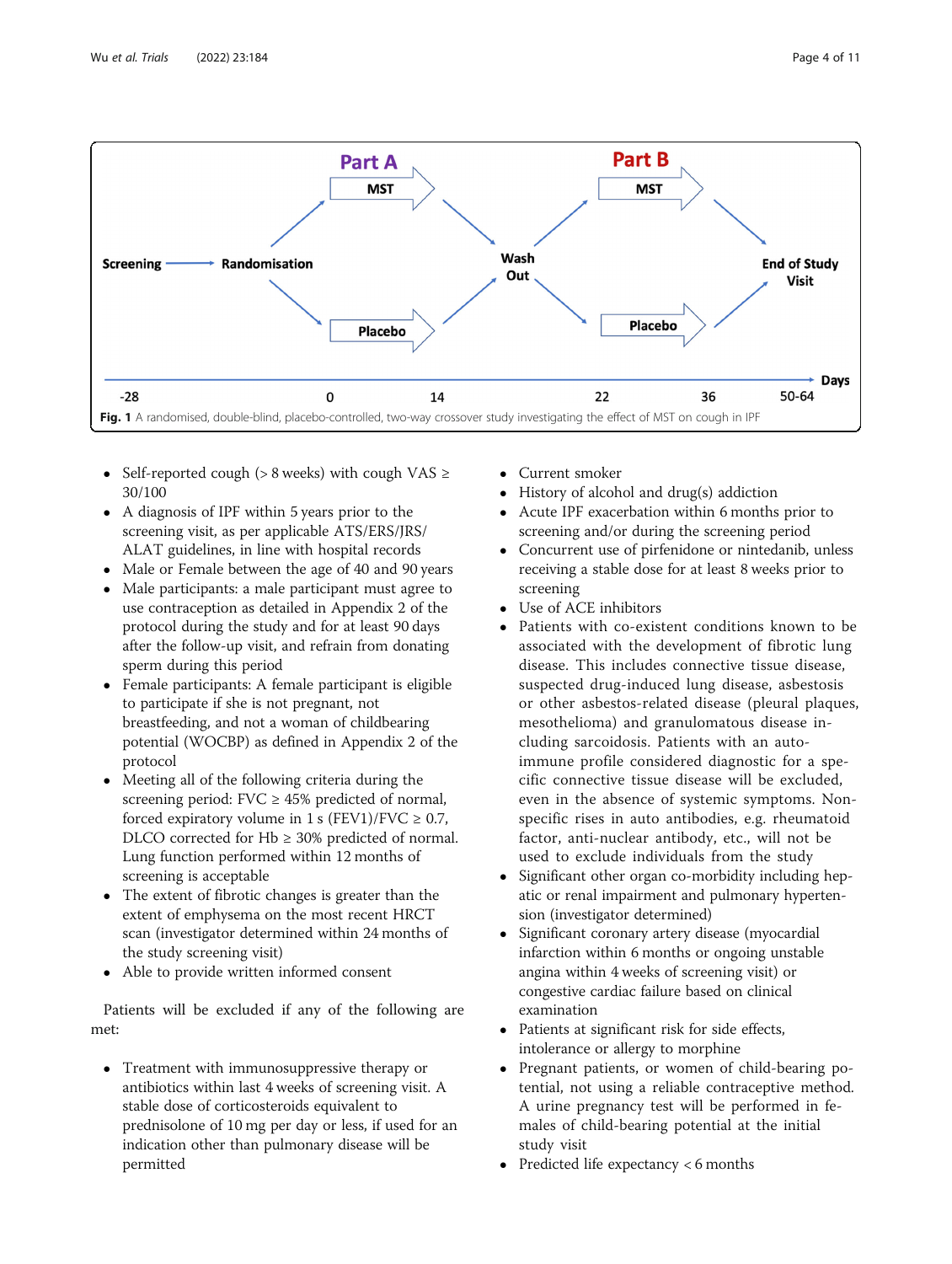- Use of long-term oxygen therapy. Use of ambulatory oxygen will be permitted
- Current or use of opiates within 14 days of the screening visit
- Unable to provide informed written consent

## Drop out criteria:

- Significant intolerance or allergic reaction to IMP
- Patient withdrawal of consent

# Who will take informed consent? {26a}

Informed consent (see additional file [1](#page-9-0)—ICF) will be obtained by the chief investigator (CI), principal investigator (PI) and/or a nominated deputy as recorded on Sponsor's Delegation of Responsibilities Log. Only those members of the study team who have clinical responsibility for the care of patients under the care of the general medical service will be permitted to undertake informed consent. All individuals taking informed consent will have received training in Good Clinical Practice (GCP). Consent to enter this study will be obtained after a full account has been provided of its nature, purpose, risks, burdens and potential benefits, and the patient has had the opportunity to deliberate.

Patients with an established diagnosis of IPF will be approached at a clinic, the study will be explained, and a participant information sheet (PIS) will be given to interested subjects. Patients will also be identified from an existing database of IPF patients specific to each site, and an invitation letter and information sheet describing the study will be sent by post. This will be followed by a telephone conversation a minimum of 24 h later to establish interest and answer any questions before booking in for visit 1. Patients will be provided with a full explanation of the study at visit 1 and be given the opportunity to ask questions before providing written consent.

# Additional consent provisions for collection and use of participant data and biological specimens {26b}

A separate blood samples consent form for the collection of blood for biomarkers, RNA and DNA will be used (see additional file [2](#page-9-0)—blood ICF). If a subject does not wish to have these samples collected, this will not affect their participation in the trial.

# Interventions

## Explanation for the choice of comparators {6b}

Morphine is thought to depress the cough reflex by direct effect on the cough centre in the brain. Antitussive effects occur with doses lower than those usually required for analgesia. In this study, patients will take 5 mg of MST every 12 h. This dose has been shown to cause significant suppression of cough in patients with refractory chronic cough [[14\]](#page-10-0). Indeed, in the study by Morice and colleagues, an increased dose of MST from 5 mg to 10 mg twice a day resulted in increased drowsiness, without a significant improvement in reported cough severity.

## Intervention description {11a}

Subjects will be randomised sequentially to a sequence group defining the order in which active drug and placebo are given, according to a computer-generated schedule (Sealed Envelope EDC). Access to the database at each participating centre will be restricted to authorised study staff. Patients will be randomised (in a 1:1 double-blind fashion) to receive either morphine sulphate in part A followed by placebo in part B or placebo in part A followed by morphine sulphate in part B (see Fig. [1\)](#page-3-0). Part A (day 0 to 14) and part B (day 22 to 36) will each be 14 days of treatment with a 7-day washout period.

There will be a fixed dose of MST 5 mg twice daily, and there will be no dosage adjustments. Patients will be instructed to take one capsule (placebo or morphine sulphate prolonged release 5 mg) orally twice daily according to the prescribed dosing schedule. The researcher will check patients' compliance at the end of each treatment period. To assess compliance, the number of tablets returned to the hospital pharmacy will be compared to the number distributed and assigned dose level.

# Criteria for discontinuing or modifying allocated interventions {11b}

There will be a fixed dose of MST 5 mg twice daily, and no dosage adjustments will be permitted. Patients may decide to withdraw early from the study, or the research physician may feel that it is in the best interests of the patient to terminate their involvement in the study prior to completion for safety reasons. Patients who wish to withdraw their consent do not have to give a reason to do so. Early withdrawal will be clearly documented in the case report form (CRF) and the hospital case notes. All unused medications will be returned.

Patients will be withdrawn from the study if they develop a condition that would compromise their safety, and the decision is made by an Investigator. Patients who withdraw from the study will not be replaced. If the sponsor decides to terminate the study, the patients will be informed and the reason for termination will be documented in the CRF.

## Strategies to improve adherence to interventions {11c}

The researcher will check patients' compliance at the end of each treatment period. To assess compliance, the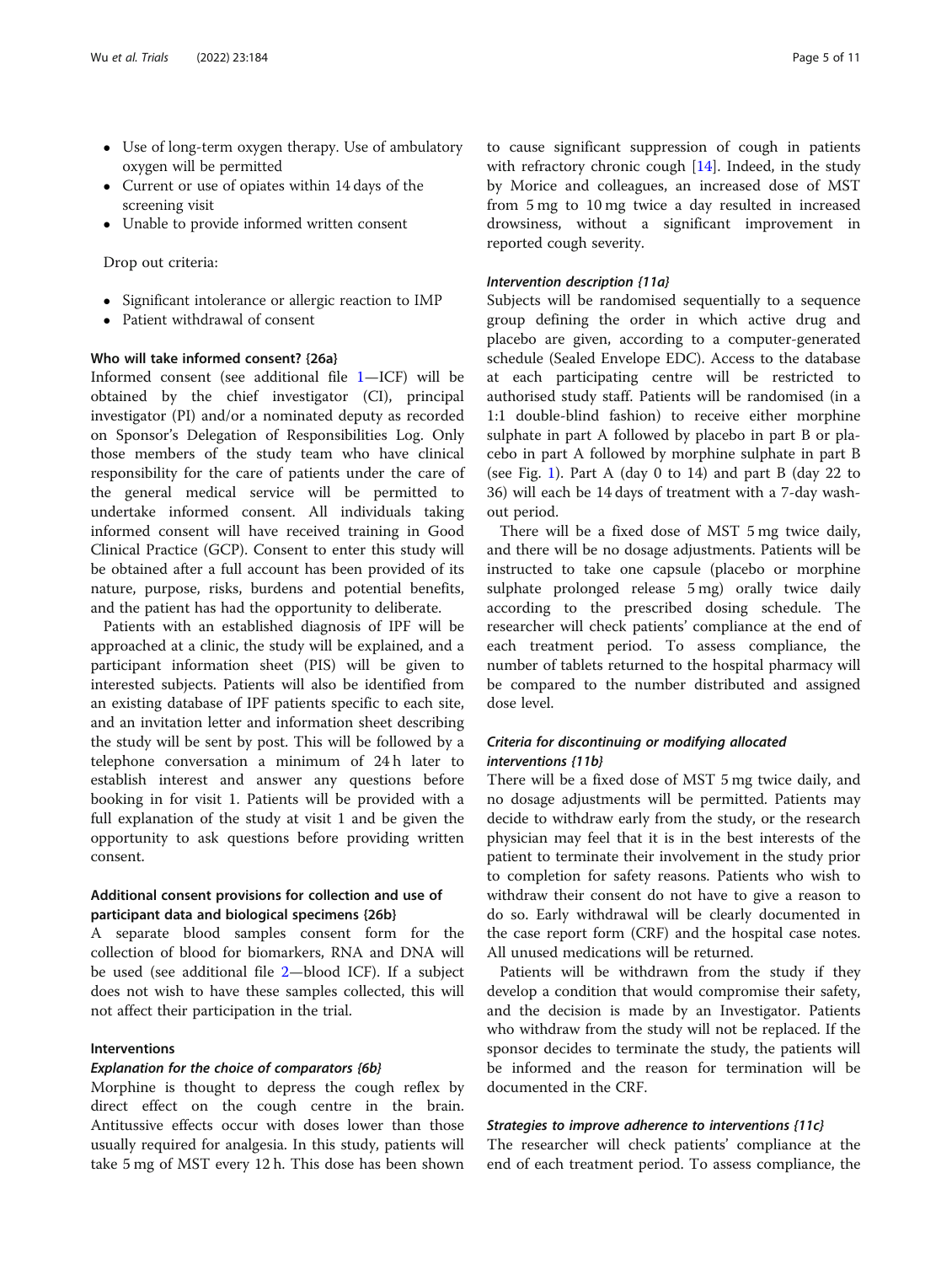<span id="page-5-0"></span>number of tablets returned to the hospital pharmacy will be compared to the number distributed and assigned dose level.

# Relevant concomitant care permitted or prohibited during the trial {11d}

Patients will be permitted to use laxatives for side effect of constipation, and anti-emetics for nausea. The use of these medications will be documented in the clinical notes. Patients will be permitted to take concomitant anti-tussive medications and inhalers if they have been on a stable dose of these treatments for at least 4 weeks prior to the screening visit. Dose titrations of these medications will not be permitted. Between day 0 and day 35, patients will not be permitted to receive additional opiates (e.g. oramorph) or to use ACE inhibitors.

# Provisions for post-trial care {30}

Patients will be assessed on a case by case basis across all participating sites and will be given the option to remain on the study drug after completion of the trial if there appears to be a benefit to them.

## Outcomes {12}

Primary outcome:

The primary efficacy endpoint is the percent change in daytime cough frequency (coughs per hour) from baseline as assessed by objective digital cough monitoring at day 14 of treatment [[17\]](#page-10-0).

Secondary outcomes:

- Change from baseline in health-related quality of life scores (L-IPF, HADS, K-BILD)
- Change from baseline in self-reported cough (LCQ and VAS)
- Change from baseline in dyspnoea (D-12)
- Change from baseline in global impression of change in quality of life, cough and breathlessness
- The proportion of responders with a minimum of 20% decrease from baseline at the end of treatment in 24-h average cough count

Quality of life, self-reported cough and breathlessness will be assessed by self-administered questionnaires. These are completed at baseline and repeated at all follow-up visits and the end of study visit. The instruments used will be the Leicester Cough Questionnaire (LCQ), Cough severity VAS, Dyspnoea-12 (D-12), Living with IPF (L-IPF), Kings Brief ILD and the Hospital Anxiety and Depression Scale (HADS) questionnaire. A global impression of change in quality of life, cough and breathlessness will also be recorded. The minimal clinically important difference (MCID) for total KBILD score in IPF patients is 3.9, but the MCID for the other quality of life measures are yet to be established in IPF [\[18](#page-10-0)]. Exploratory outcomes:

- Change in candidate serum biomarkers of fibrosis following therapy
- Association of activity (as measured by step count) and cough frequency

## Participant timeline {13}

Patients will be asked to attend the department for study visits on 3 occasions (days 0, 22 and 36). In addition to three [[3\]](#page-9-0) hospital visits, the research team will conduct two [\[2](#page-9-0)] remote study visits (days 14 and 50) to ensure safety of the study patients for the duration of the study. Figure [1](#page-3-0) is a schematic diagram of the trial timeline.

## Sample size {14}

Based on previous repeatability data in IPF patients studied over an 11-day period, a sample size of 40 subjects will have 90% power to detect a true difference in 24 h cough frequency on the natural log scale − 0.132 or 0.132 (equivalent to  $\sim$  35% change) with a probability (power) of 0.9, assuming a within-subject standard deviation of 0.310 (natural log scale) and the standard significance level of 0.05. Allowing for a 10% drop out rate, we will aim to recruit 44 patients for the study. In a previous phase 2 study, Birring and colleagues demonstrated a 30% reduction in log transformed cough counts in IPF subjects compared to baseline [\[13](#page-10-0)]. Therefore, a 35% reduction in cough counts in this study is likely to be of clinical importance.

## Recruitment {15}

Recruitment will be from three ILD units in the UK, as specified in the methods section.

## Patient involvement in protocol design

An IPF support group at RBH consisting of patients, their families and carers was consulted on the initial and revised protocol design. They provided positive feedback, commenting on the value of having the option to continue taking morphine in the community following their participation in the trial. Following the emergence of the COVID pandemic, the support group were consulted again, who suggested a reduction in the number of onsite visits, and thus the revised protocol was amended to reflect this. Finally, we have a lay member on the trial steering committee.

# Assignment of interventions: allocation

# Sequence generation {16a}

Subjects will be randomised sequentially to a sequence group defining the order in which active drug and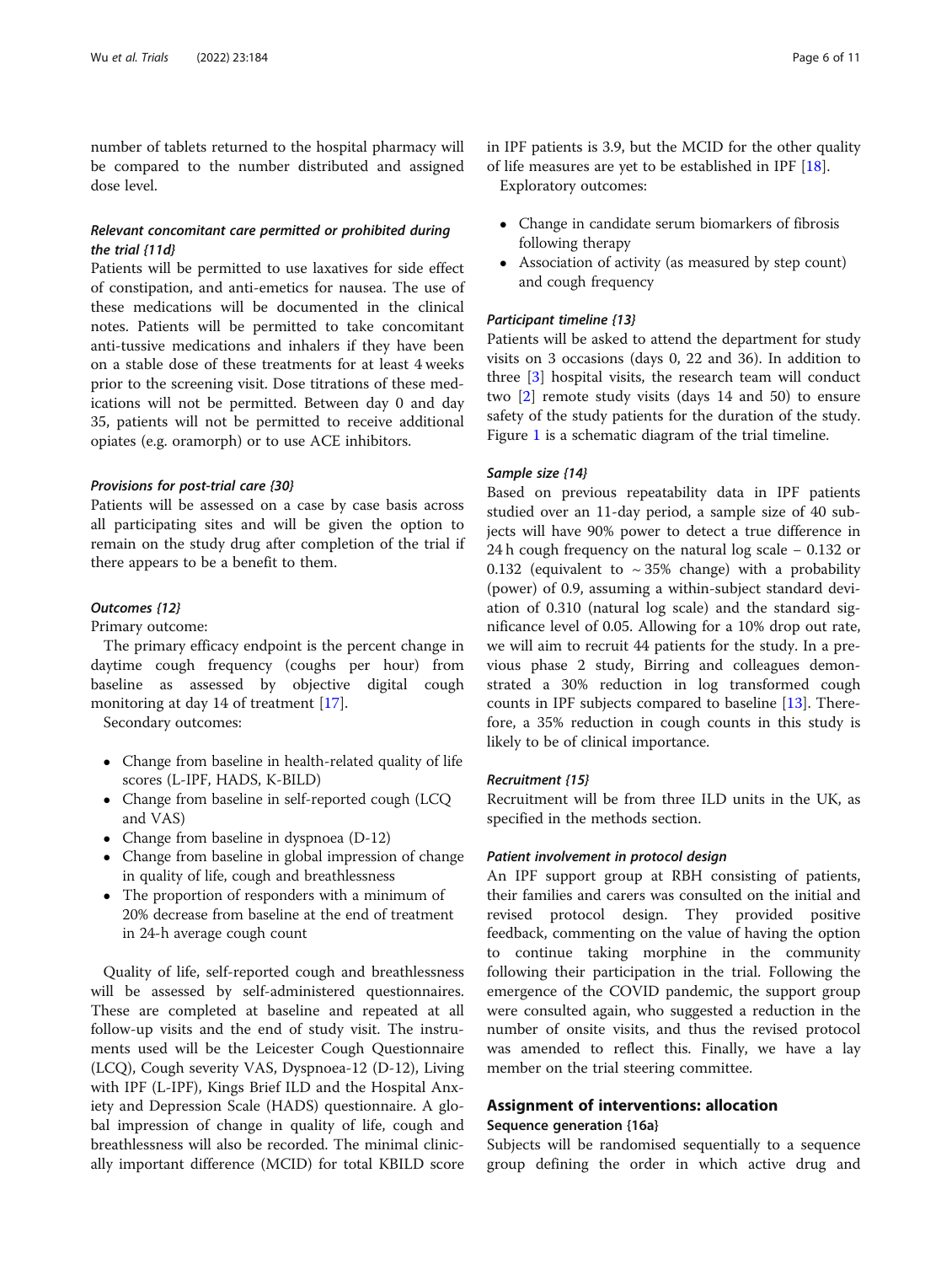placebo are given, according to a computer-generated schedule (Sealed Envelope EDC). Block randomisation of size 4 or 6 will be undertaken, and a unique kit code will be assigned to each treatment kit (one bottle containing 30 capsules of either morphine or placebo). Access to the Sealed Envelope system at each participating centre will be restricted to authorised study staff. The code list, detailing specific kit codes to the corresponding treatment arm, will be blinded from the investigator. Subject recruitment will be performed by the investigator and research nurses at each site, who are trained according to the trial protocol.

## Concealment mechanism {16b}

See text in the "[Sequence generation {16a}](#page-5-0)" section.

## Implementation {16c}

See text in the "[Sequence generation {16a}](#page-5-0)" section.

## Assignment of interventions: blinding

Who will be blinded {17a}

This will be a double-blind study with both the patient and investigator blinded to study treatment. The investigational medicinal product (IMP) is an overencapsulated morphine sulphate prolonged-release 5 mg tablet. The IMP and placebo capsules are both coloured Swedish orange to maintain blinding. One bottle containing 30 capsules of either morphine or placebo will be provided for each treatment period. Each bottle is assigned a unique kit code.

## Procedure for unblinding if needed {17b}

The investigator or treating physician may un-blind a patient's treatment assignment in the case of an emergency, when knowledge of the study treatment is essential for the appropriate clinical management or welfare of the patient. The investigator will make the decision to un-blind and have 24-h access to un-blinding the treatment assignment via the electronic database system (Sealed Envelope EDC). If the Sealed Envelope EDC system is not accessible for technical reasons (e.g. electronic failure of the database), a manual back up system is also available. A master randomisation list will be provided to the Sponsor (RBHH) pharmacy department. If the Sealed Envelope EDC system is not accessible for technical reasons, then the investigator will contact RBHH hospital pharmacist (and/or an on-call pharmacist outside of working hours) via RBHH switchboard for the manual un-blinding of the treatment assignment. The investigator must notify the Sponsor as soon as possible. The date and reason for the unblinding must be recorded in the appropriate data collection tool, eCRF. A patient will be withdrawn if their treatment code is unblinded by the investigator or treating physician. The

primary reason for discontinuation (the event or condition which led to the unblinding) will be recorded in the eCRF.

# Data collection and management

## Plans for assessment and collection of outcomes {18a}

Measurement of cough frequency will be performed using objective digital cough monitoring. The digital cough monitor (VitaloJAK) consists of a portable sound recording device, which is worn in a pouch or pocket. The small microphone is clipped onto the subject's collar or lapel, as close as possible to the anterior neck. A continuous sound recording is made for up to 24 h. The digital recording is then processed through accompanying computer software, which automatically registers sound patterns typical for cough. Software output provides the total number of cough events over the entire time period of recording and average hourly cough frequency. A recording will be performed before and after each treatment period.

Quality of life questionnaires can either be completed electronically on-site or sent to participants' email addresses. These are completed at baseline and repeated at follow up visits. Routine safety blood tests including full blood count, renal and liver function tests will be undertaken in the clinical laboratories at local sites according to local policies and procedures. Copies of local reference ranges will be collected.

# Plans to promote participant retention and complete follow-up {18b}

In light of the COVID-19 pandemic, the protocol was modified to minimise the number of face to face visits. This was received favourably by patient support groups. Patients will be pre-screened with a telephone call to ensure that the inclusion and exclusion criteria are met before their first visit.

## Data management {19}

Data will be collected on an eCRF system. The Sealed Envelope EDC has been designed following the requirements of the clinical trial protocol and complies with regulatory requirements. Local personnel will be trained on the Sealed Envelope EDC system. Access will be restricted to site personnel, trial managers, trial monitors and the data management team. Personnel will have individual log-on and passwords. It will be the investigator's responsibility to ensure the accuracy of all data entered and recorded in the eCRFs. Trial monitors will check the accuracy of the eCRF data against source documents. Source documents are original documents and records from which participants' data are obtained. These also include, but are not limited to, hospital records, clinical and office charts, laboratory and pharmacy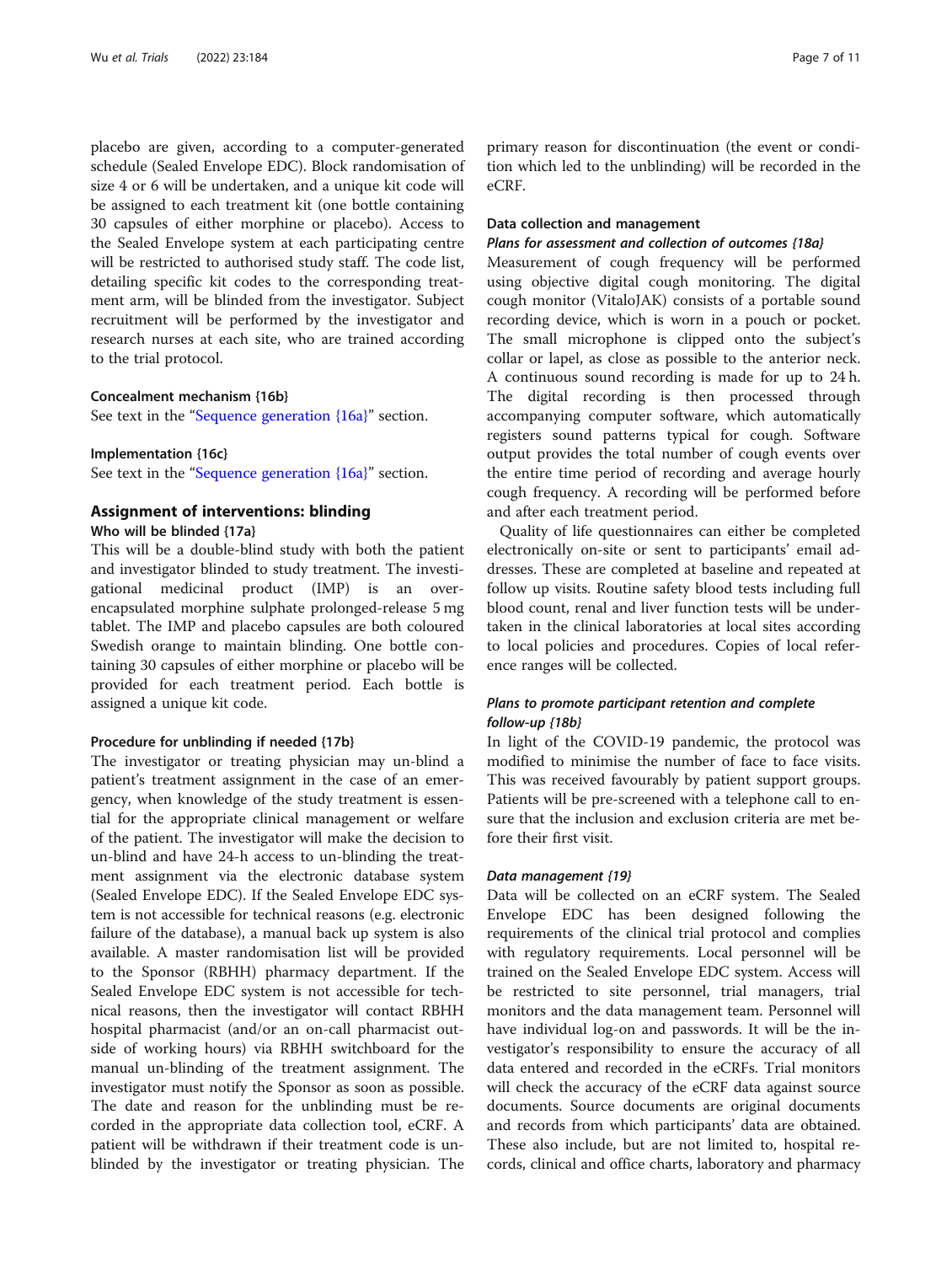records, diaries, microfiches, radiographs, correspondence and paper CRF entries.

All data will initially be entered legibly in black ink with a ball-point pen in the paper CRF (study worksheets). If the investigator makes an error, it will be crossed through with a single line in such a way to ensure that the original entry can still be read. The correct entry will then be clearly inserted. The amendment will be initialled and dated by the person making the correction immediately. Overwriting or use of correction fluid will not be permitted. It is the investigator's responsibility to ensure the accuracy of all data entered and recorded in the paper and electronic CRFs. The Delegation of Responsibilities Log will identify all trial personnel responsible for data collection, entry, handling and managing the database.

## Confidentiality {27}

All data will be handled in accordance with the Data Protection Act 2018. The CRFs will not bear the subject's name or other personally identifiable data. The subject's initials, Date of Birth (DOB) and trial Identification Number (ID), will be used for identification. CRFs have been designed by the CI and the final version approved by the sponsor. A source document location log will be completed and filed in the investigator site file indicating what constitutes source data and where it will be located. All documents will be stored safely in confidential conditions. On all studyspecific documents, other than the signed consent form, the participant will be referred to by the study participant number, not by name.

# Plans for collection, laboratory evaluation and storage of biological specimens for genetic or molecular analysis in this trial/future use {33}

All biological samples for future research will be collected and handled according to a study-specific procedure, stored anonymously and labelled using a unique study number to permit accurate linkage to clinical data. Samples will be initially processed and stored at study sites in accordance with the study-specific procedure for handling PAciFy Cough biological samples, to facilitate transfer to the Biomedical Research Unit (BRU) Royal Brompton Hospital (RBH), Sydney Street, London, SW3 6NP. The exploratory analysis of potential serum biomarkers and blood transcriptomics may be undertaken at; the Royal Brompton Hospital (RBH), Imperial College London, a commercial research organisation or in collaborating academic institutions. Analysis of these samples may be undertaken after completion of the study and following assessment of the primary study outcome.

## Statistical methods

# Statistical methods for primary and secondary outcomes {20a}

Summary statistics will be presented by treatment group. For continuous variables, unless otherwise stated, the number of available observations  $(n)$ , mean, standard deviation, median and range will be provided. For categorical variables, the number and percentage in each category will be displayed. The primary efficacy endpoint is the change from baseline in log-transformed 24-h average cough count at the end of treatment. The primary analysis will be conducted using a linear mixed model for repeated measures (MMRM) adjusting for baseline measures and assessing any influence of treatment, centre, sequence or period. In the primary analysis model, all available data from each subject will be included. Secondary efficacy endpoints will be summarised using descriptive statistics. For continuous endpoints (e.g. change from baseline), summaries will include mean, median, standard deviation, minimum and maximum. For discrete variables (e.g. frequency), summaries will include number of instances and percentage of total instances for that category or time period. Quantitative secondary endpoints will be analysed using analysis of covariance (ANCOVA) models and proportion endpoints will be analysed using logistic regression models. All secondary analyses will be conducted using twosided tests at the alpha = 0.05 level of significance.

## Interim analyses {21b}

No formal interim analysis is planned.

# Methods for additional analyses (e.g. subgroup analyses) {20b}

Not applicable.

# Methods in analysis to handle protocol non-adherence and any statistical methods to handle missing data {20c}

To maximise completeness of data, patients will be called by a member of the trial team after each visit to remind them to return the cough monitor in a pre-paid envelope. During the telephone call, the participant will also be reminded to take the trial medication and complete the online quality of life questionnaires. Automated email reminders to complete the survey will be sent daily for three consecutive days after the visit date.

# Plans to give access to the full protocol, participant leveldata and statistical code {31c}

Details of the trial including study design, eligibility criteria and outcome measures are available to the public on [clinicaltrials.gov](http://clinicaltrials.gov) (NCT04429516).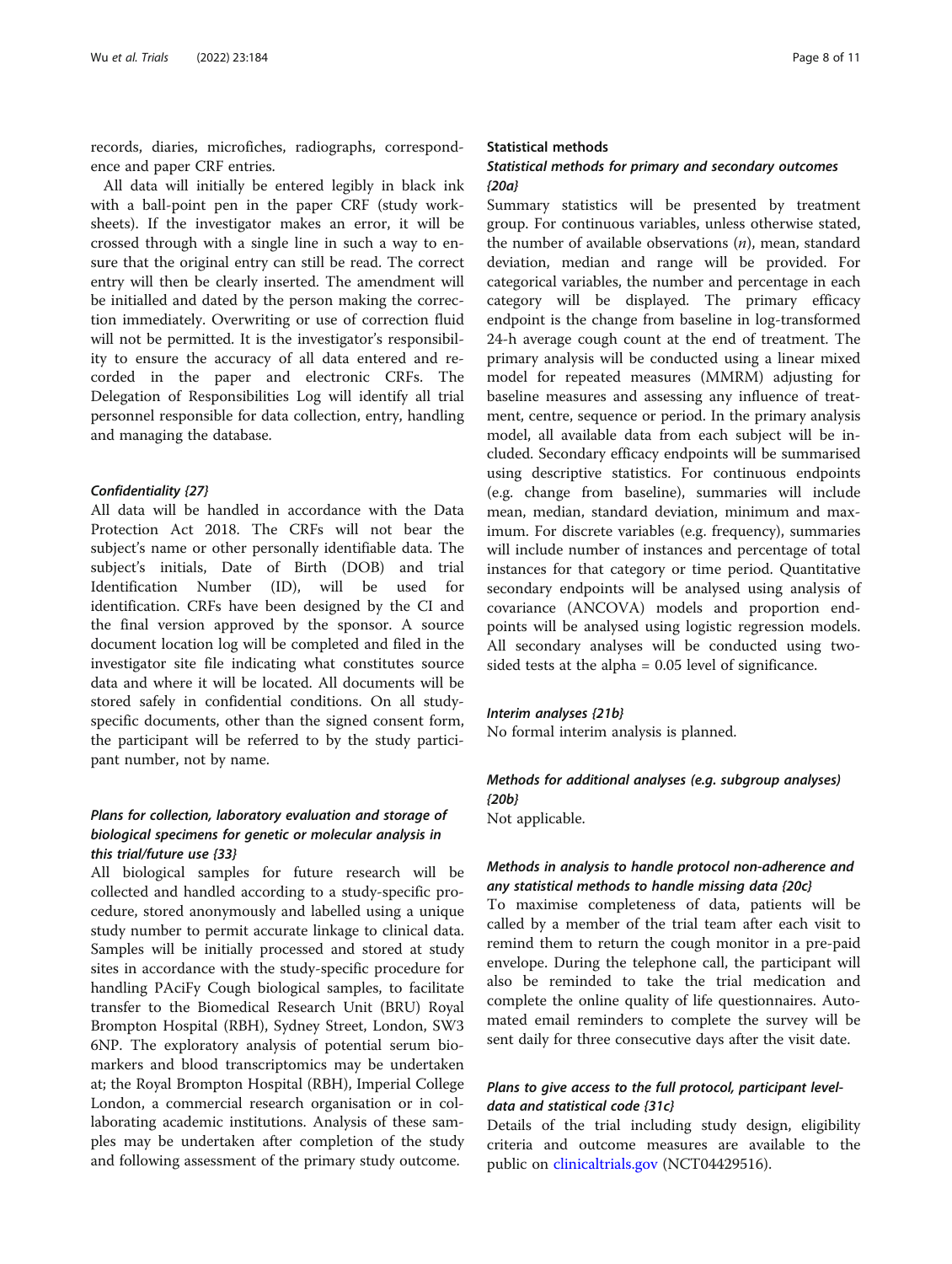## Oversight and monitoring

# Composition of the coordinating centre and trial steering committee {5d}

An independent trial steering committee (TSC) will be established to oversee the conduct of the study. It is anticipated that the TSC will comprise the lead investigators, an independent chair, two additional independent members, at least one of whom will be a patient/public representative. The TSC will develop terms of reference outlining their responsibilities and operational details. The TSC will meet after 15 patients have completed the study and as required during the trial.

# Composition of the data monitoring committee, its role and reporting structure {21a}

There will not be a data monitoring committee (DMC).

## Adverse event reporting and harms {22}

The checking for the occurrence of adverse events (AEs) and clinical endpoints will begin from randomisation and will continue for the individual patient until they complete their follow-up at 48 weeks. At each study visit, the investigator or designee will assess safety and will specifically review the clinical history and investigation findings with regard to the occurrence of adverse or serious adverse events (SAEs). Details of adverse and clinical events will be captured on the trial eCRF. All SAEs will be recorded in the hospital notes and the CRF, and the sponsor's SAE Recording Log. The SAE Log will be sent to sponsor on request and every 2 months. All SAEs will be reported to the sponsor via the Research Office (RO) dedicated mailbox on an SAE form unless otherwise stated in the protocol. The chief or principal investigator will complete the sponsor's SAE form and the form will be faxed to the RO within 24 h of the investigator becoming aware of the event. The chief or principal investigator will respond to any SAE queries raised by the sponsor as soon as possible.

Expected adverse reactions are those which are specified in 'Undesirable Effects' of the SmPC of morphine sulphate. Investigators must complete the appropriate SAE form on the eCRF and an automatic email notification will be sent to the trial manager, CI and sponsor.

Suspected unexpected serious adverse reaction (SUSA R) is an adverse reaction that is classed as both serious and unexpected. The trial manager will ensure the SUSAR report is un-blinded and is reviewed by the CI or designee within 2 days and adjudicate whether the event constitutes a SUSAR. The trial manager will ensure that fatal or life-threatening SUSARs are reported to the MHRA and the main REC as soon as possible, but no later than 7 calendar days after the receipt of the eSAE report. Any additional information will be reported within 8 days of sending the first report. The trial manager must report all other SUSARs and safety issues to the MHRA and main REC, as soon as possible but no later than 15 calendar days after the sponsor has first knowledge of the minimum criteria for expediting reporting.

## Frequency and plans for auditing trial conduct {23}

The trial will be monitored according to the monitoring plan agreed and written by the sponsor, based on the internal risk assessment procedure. Where appropriate the CI will be asked to complete a copy of the sponsor's self-monitoring template. It is the responsibility of the CI to ensure this is completed and submitted to the RO on request. It is the responsibility of the RO to determine the monitoring risk assessment and explain the rationale. It is the RO's responsibility to ensure that any findings identified in a PI's monitoring report are actioned in a timely manner and any violations of GCP or the protocol reported to the RO immediately. Any urgent safety measures at either the CI or a PI site must be reported by that site Investigator within 3 days, as per UK Regulations.

# Plans for communicating important protocol amendments to relevant parties (e.g. trial participants, ethical committees) {25}

The trial protocol, patient information sheet (PIS), informed consent form (ICF), GP letter and submitted supporting documents have been approved by the MHRA and the Brent Research Ethics Committee (REC), before patient recruitment. All subsequent substantial protocol amendments will be documented and submitted for ethical and regulatory approval prior to implementation. Before site(s) can enrol patients into the trial, the principal investigator must apply for sitespecific assessment from the Trust Research & Development (R&D) and be granted written NHS R&D approval. It is the responsibility of the principal investigator at each site to ensure that all subsequent amendments gain the necessary approval.

## Dissemination plans {31a}

We expect that after data analysis, information from this study will be widely disseminated in the medical and scientific community. This will be achieved through a series of peer-reviewed publications and meeting abstracts at local, national and international events.

# **Discussion**

Cough in IPF remains an unmet clinical need, with no proven treatments. This multicentre, randomised trial will assess the effect of opioids on cough counts and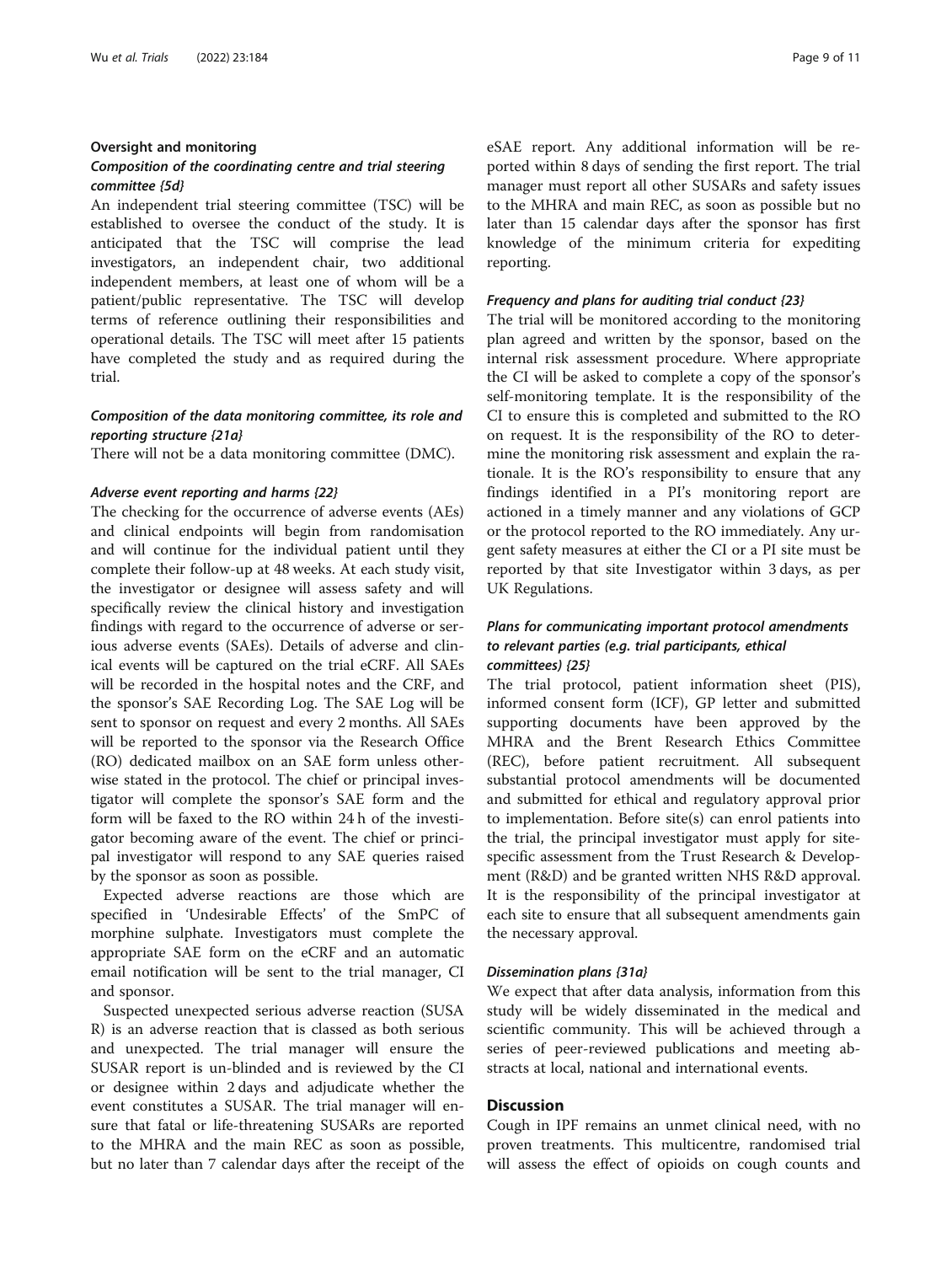<span id="page-9-0"></span>cough associated quality of life in IPF subjects. The amended protocol takes into consideration the effects of the COVID-19 pandemic, with two of the five visits conducted remotely, whilst maintaining adequate safety monitoring and allowing data collection for all study objectives. If proven to be an effective intervention, this study may lead to further mechanistic studies for IPF and represents a readily available treatment for patients.

# Trial status

The current protocol attached is version 4.1, dated 8 March 2021. Recruitment began in December 2020, and the trial is currently recruiting in the UK. It is expected that recruitment will be completed by August 2022.

## Abbreviations

AE: Adverse event; BRU: Biomedical Research Unit; CI: Chief investigator; CRF: Case report form; D12: Dyspnoea 12 Questionnaire; DMC: Data monitoring committee; eCRF: Electronic case report form; GCP: Good Clinical Practice; HADS: Hospital Anxiety and Depression Scale; ICF: Informed consent form; ILD: Interstitial lung disease; IMP: Investigational medicinal product; IPF: Idiopathic pulmonary fibrosis; K-BILD: King's Brief ILD Questionnaire; LCQ: Leicester Cough Questionnaire; L-IPF: Living with IPF Questionnaire; MMRM: Mixed model for repeated measures; MST: Morphine sulphate; PI: Principal investigator; PIS: Patient information sheet; RBH: Royal Brompton Hospital; RBHH: Royal Brompton and Harefield Hospitals; REC: Research ethics committee; RO: Research office; SAE: Serious adverse event; SUSAR: Suspected unexpected serious adverse reaction; TSC: Trial steering committee; VAS: Visual analogue scale

## Supplementary Information

The online version contains supplementary material available at [https://doi.](https://doi.org/10.1186/s13063-022-06068-4) [org/10.1186/s13063-022-06068-4.](https://doi.org/10.1186/s13063-022-06068-4)

Additional file 1:. Blood samples consent form

Additional file 2:. Informed consent form

## Acknowledgements

Members of the trial steering committee:

Independent members: Toby Maher, Brijesh Patel, Alex West, Marlies Wijsenbeek, John Westoby.

Non-independent members: Philip Molyneaux, Jaclyn Smith, Lisa G Spencer, Ira Jakupovic.

The PAciFy cough trial is funded by the Moulton Charitable Fund. The funder had no role in the trial design, collection, management, analysis or interpretation of data, writing of reports or submission for publication.

## Authors' contributions {31b}

All authors meet the ICMJE criteria for authorship. ZW, PM and JS were responsible for the study conception and design. WB has overseen the development of the statistical analysis. All authors provided final approval of the manuscript.

#### Funding {4}

This study was funded by the Moulton Charitable Fund.

## Availability of data and materials {29}

Not applicable as data is not yet available.

## **Declarations**

## Ethics approval and consent to participate {24}

The study conduct will comply with all relevant laws of the EU and all relevant laws and statutes of the UK including, but not limited to, the Human Rights Act 1998, the Data Protection Act 1998, the Medicines Act

1968, the Medicines for Human Use (Clinical Trial) Regulations 2004 and with all relevant guidance relating to medicines and clinical studies from time to time in force including, but not limited to, the ICH GCP, the World Medical Association Declaration of Helsinki entitled 'Ethical Principles for Medical Research Involving Human Patients' (2008 Version) and the NHS Research Governance Framework for Health and Social Care (Version 2, April 2005). The study was approved by the UK Medicines and Healthcare Regulatory Agency (Ref: CTA 21268/0224/001-0001 – EUDRACT 2019-003571-19 – Protocol Number RBH2019/001) on 08 April 2020, in compliance with the European Clinical Trials Directive and the Medicines for Human Use (Clinical Trials) Regulations 2004 and its subsequent amendments. The study was provided with ethical approval by the London Brent Research Ethics Committee (Ref: 20/LO/0368) on 21 May 2020. Consent to enter this study will be obtained after a full account has been provided of its nature, purpose, risks, burdens and potential benefits, with verbal and written explanation (Additional files 1 and 2) and after the patient has had the opportunity to consider whether to join the study.

## Consent for publication {32}

Not applicable

## Competing interests {28}

The authors declare that they have no competing interests relating to this trial.

## Author details

<sup>1</sup> Royal Brompton Hospital, Guy's and St Thomas' NHS Foundation Trust London, UK.<sup>2</sup>National Heart and Lung Institute, Imperial College London, London, UK.<sup>3</sup> Manchester University NHS Foundation Trust, Manchester, UK.<br><sup>4</sup>Keck School of Modicine, University of Southern California, Lee Angeles <sup>4</sup>Keck School of Medicine, University of Southern California, Lon Angeles, USA. <sup>5</sup> Liverpool Interstitial Lung Disease Service, Aintree University Hospital Liverpool University Hospitals NHS Foundation Trust, Liverpool, UK. <sup>6</sup>Royal Papworth Hospital; Department of Medicine, University of Cambridge, Cambridge, UK. <sup>7</sup>Guy's and St Thomas' NHS Foundation Trust, London, UK.<br><sup>8</sup>Povel Brompton Hospital Guy's and St Thomas' NHS Foundation Trust: <sup>8</sup>Royal Brompton Hospital, Guy's and St Thomas' NHS Foundation Trust; National Heart and Lung Institute, Imperial College London, London, UK. <sup>9</sup> Centre for Interstitial Lung Disease and Sarcoidosis, Erasmus University Medical Centre Rotterdam, Rotterdam, The Netherlands. <sup>10</sup>Division of Infection, Immunity and Respiratory Medicine, Manchester Academic Health Science Centre, University of Manchester, Manchester, UK.

## Received: 8 May 2021 Accepted: 29 January 2022 Published online: 02 March 2022

## References

- 1. Maher TM, Wells AU, Laurent GJ. Idiopathic pulmonary fibrosis: Multiple causes and multiple mechanisms? Eur Respir J. 2007;30(5):835–9. [https://doi.](https://doi.org/10.1183/09031936.00069307) [org/10.1183/09031936.00069307.](https://doi.org/10.1183/09031936.00069307)
- 2. British Lung Foundation. Lung disease in the UK big picture statistics [Internet]. [cited 2019 Aug 4]. Available from: [https://statistics.blf.org.uk/lung](https://statistics.blf.org.uk/lung-disease-uk-big-picture)[disease-uk-big-picture](https://statistics.blf.org.uk/lung-disease-uk-big-picture)
- 3. Navaratnam V, Fleming KM, West J, CJP S, Jenkins RG, Fogarty A, et al. The rising incidence of idiopathic pulmonary fibrosis in the UK. Thorax. 2011; 66(6):462–7.
- 4. Rajala K, Lehto JT, Sutinen E, Kautiainen H, Myllärniemi M, Saarto T. mMRC dyspnoea scale indicates impaired quality of life and increased pain in patients with idiopathic pulmonary fibrosis. ERJ Open Res. 2017;3(4):00084– 2017.
- 5. Ryerson CJ, Abbritti M, Ley B, Elicker BM, Jones KD, Collard HR. Cough predicts prognosis in idiopathic pulmonary fibrosis. Respirology. 2011;16(6): 969–75. <https://doi.org/10.1111/j.1440-1843.2011.01996.x>.
- 6. Turner-Warwick M, Burrows B, Johnson A. Cryptogenic fibrosing alveolitis: clinical features and their influence on survival. Thorax. 1980;35(3):171–80. [https://doi.org/10.1136/thx.35.3.171.](https://doi.org/10.1136/thx.35.3.171)
- 7. Gries KS, Esser D, Wiklund I. Content validity of CASA-Q cough domains and UCSD-SOBQ for use in patients with idiopathic pulmonary fibrosis. Glob J Health Sci. 2013;5(6):131–41. <https://doi.org/10.5539/gjhs.v5n6p131>.
- 8. Yount SE, Beaumont JL, Chen SY, Kaiser K, Wortman K, Van Brunt DL, et al. Health-related quality of life in patients with idiopathic pulmonary fibrosis. Lung. 2016;194(2):227–34. <https://doi.org/10.1007/s00408-016-9850-y>.